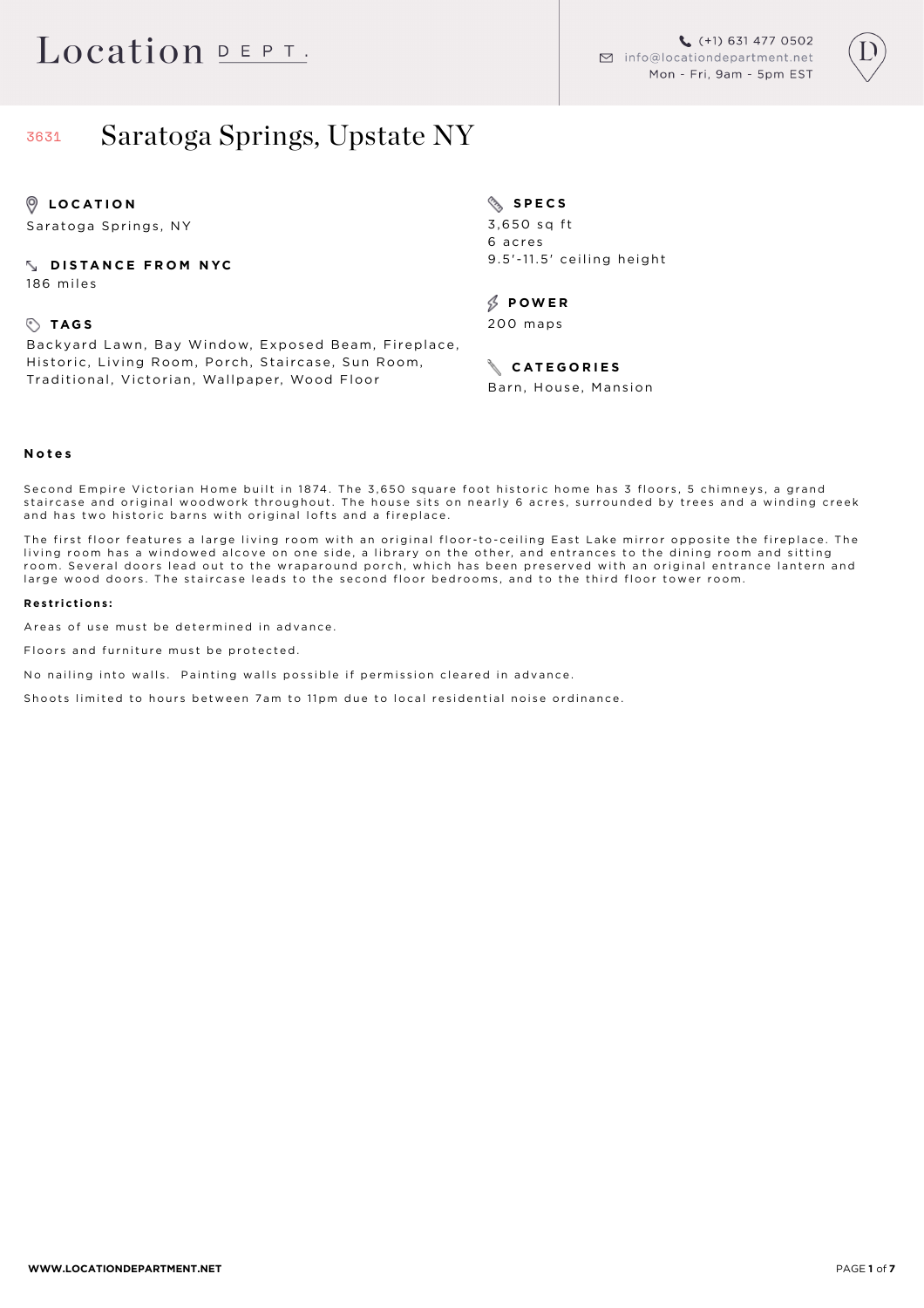$(+) 631 477 0502$ ◘ info@locationdepartment.net Mon - Fri, 9am - 5pm EST



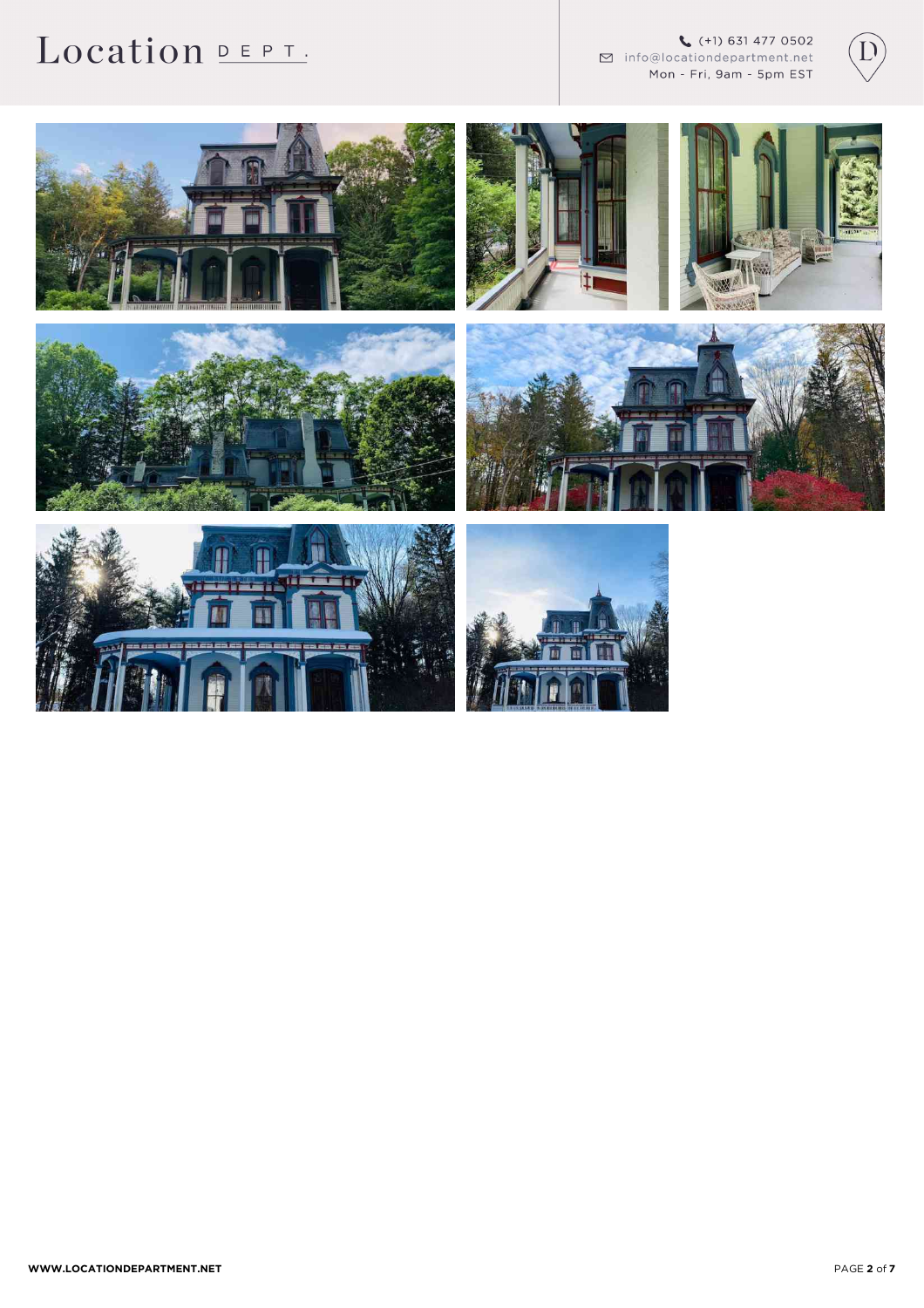$(+) 631 477 0502$ ◘ info@locationdepartment.net Mon - Fri, 9am - 5pm EST



I N T E R I O R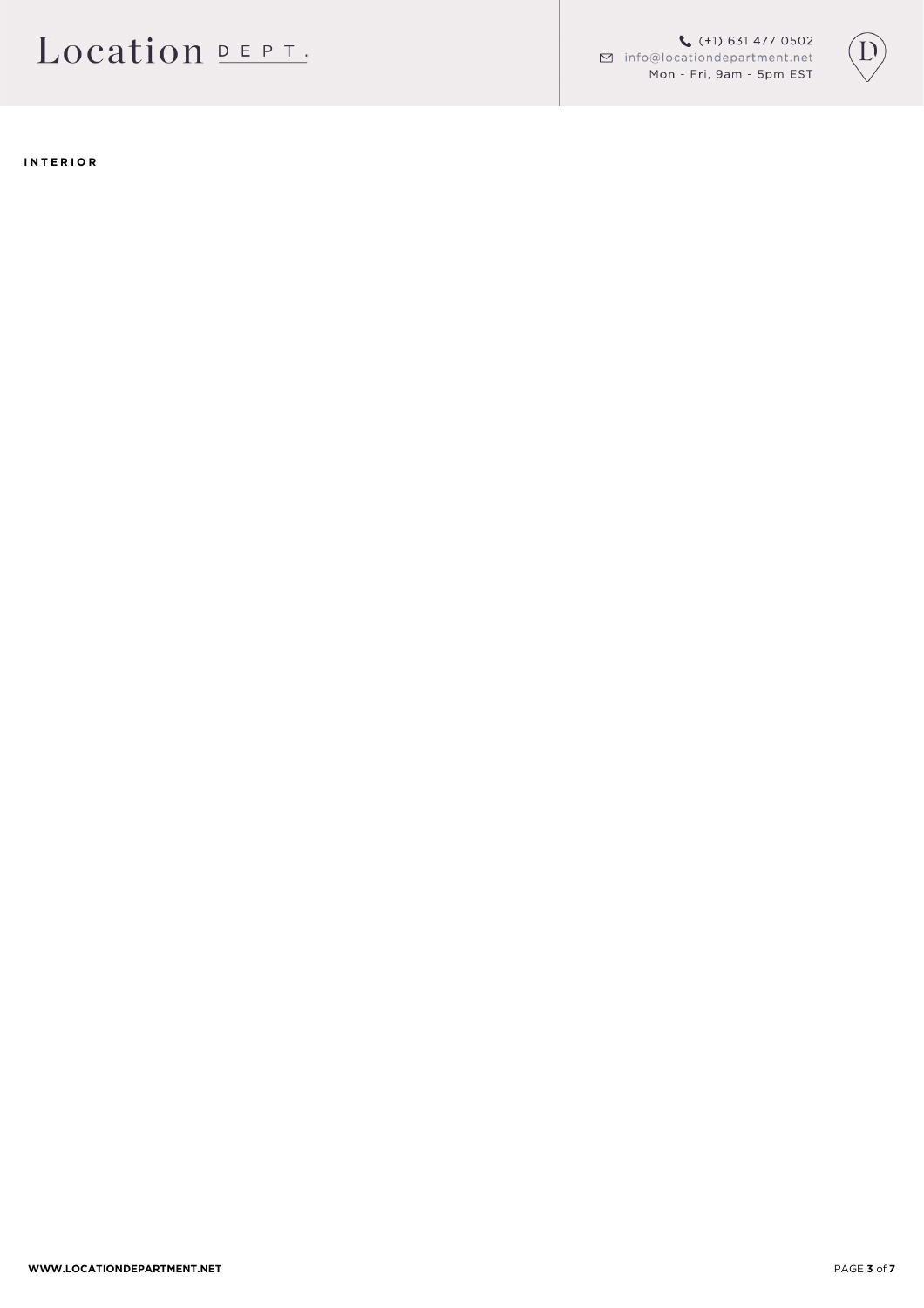$(+) 631 477 0502$ ◘ info@locationdepartment.net Mon - Fri, 9am - 5pm EST

 $\mathbf{D}$ 













**IIIII** 



WWW.LOCATIONDEPARTMENT.NET EXAMPLE THE SERVICE OF 7 AND RELEASED FOR SERVICE A SERVICE OF 7 PAGE 4 of 7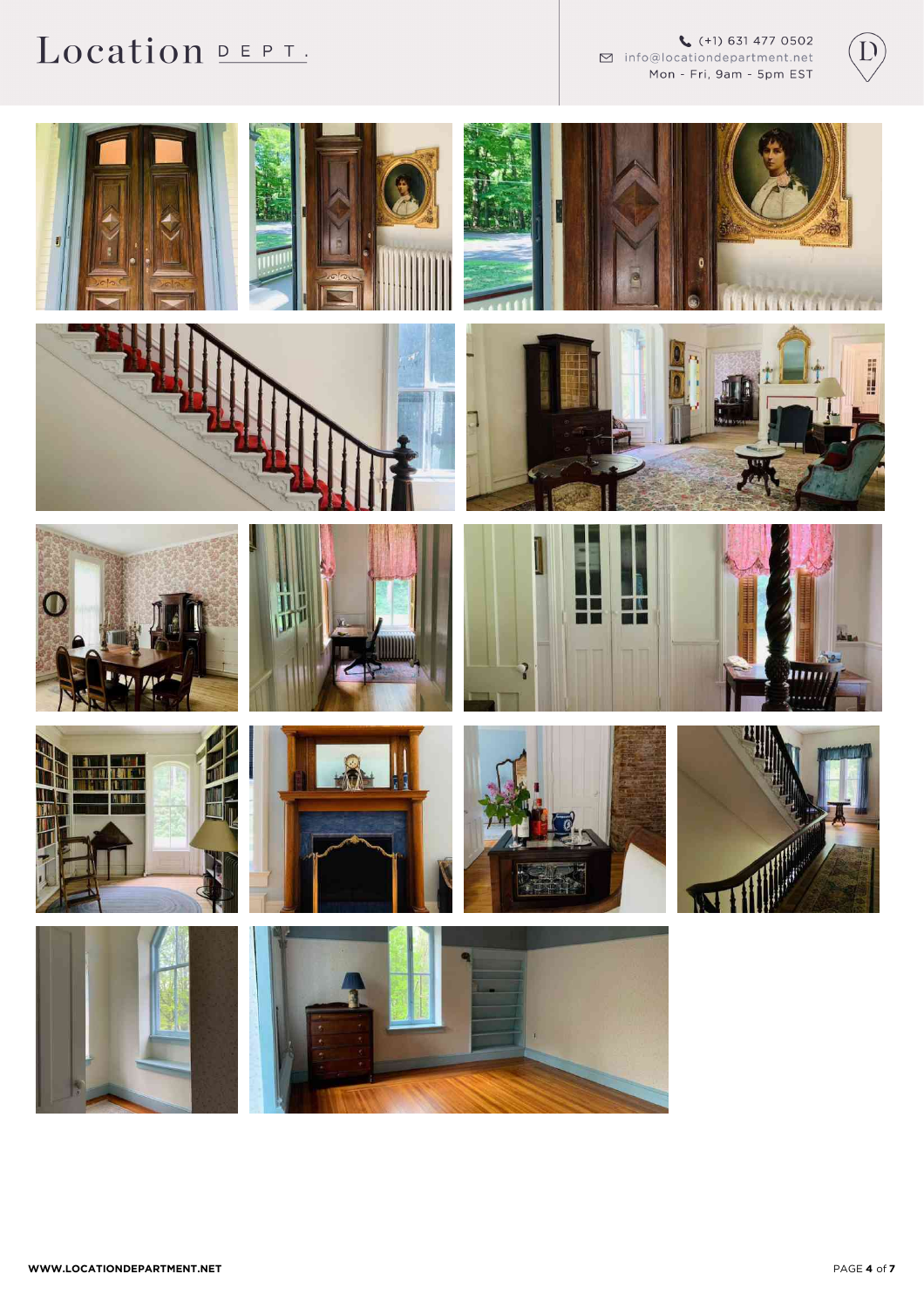$(+) 631 477 0502$ ◘ info@locationdepartment.net Mon - Fri, 9am - 5pm EST



 $\mathbf{D}$ 

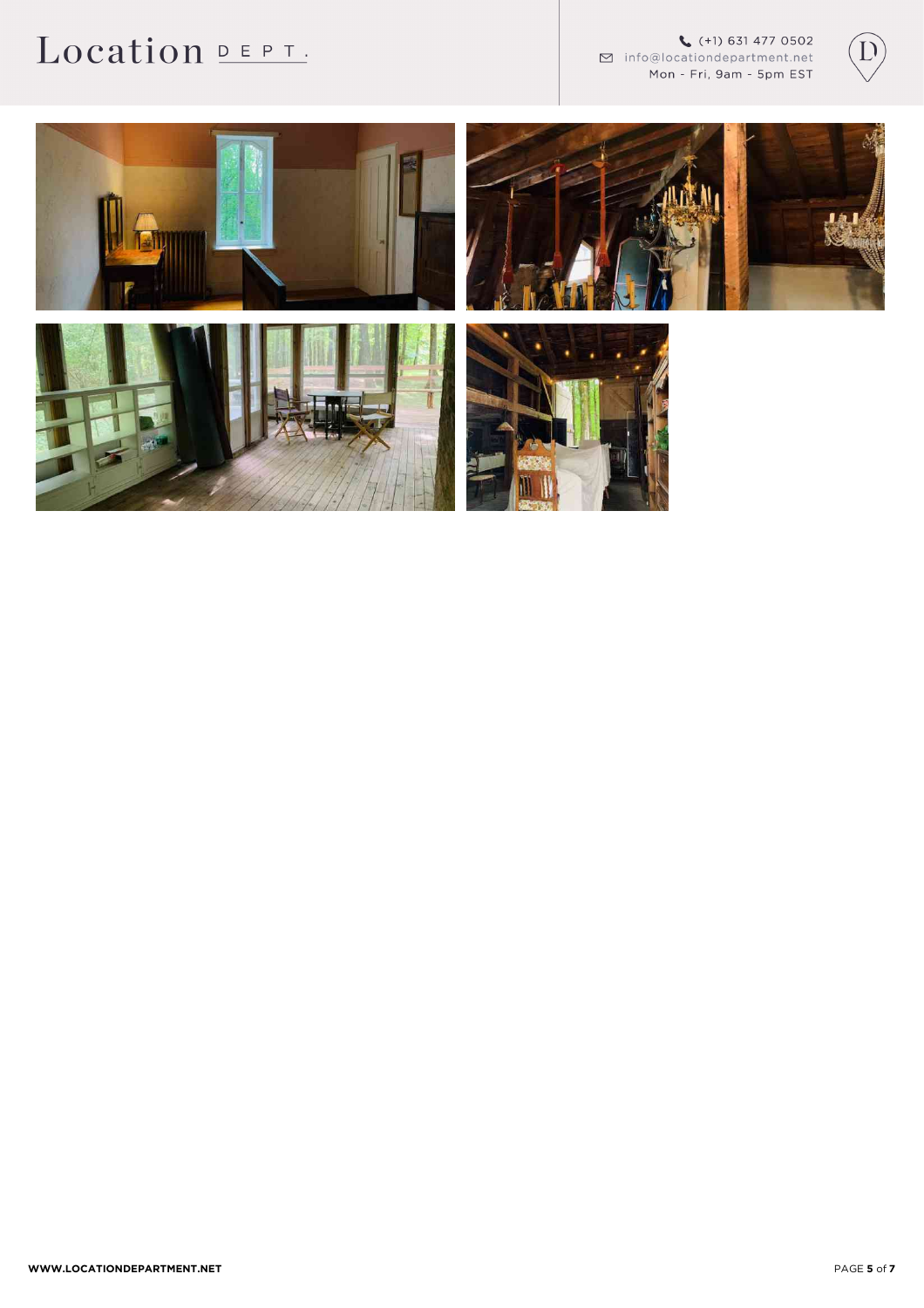$(+) 631 477 0502$ ◘ info@locationdepartment.net Mon - Fri, 9am - 5pm EST



B A R N